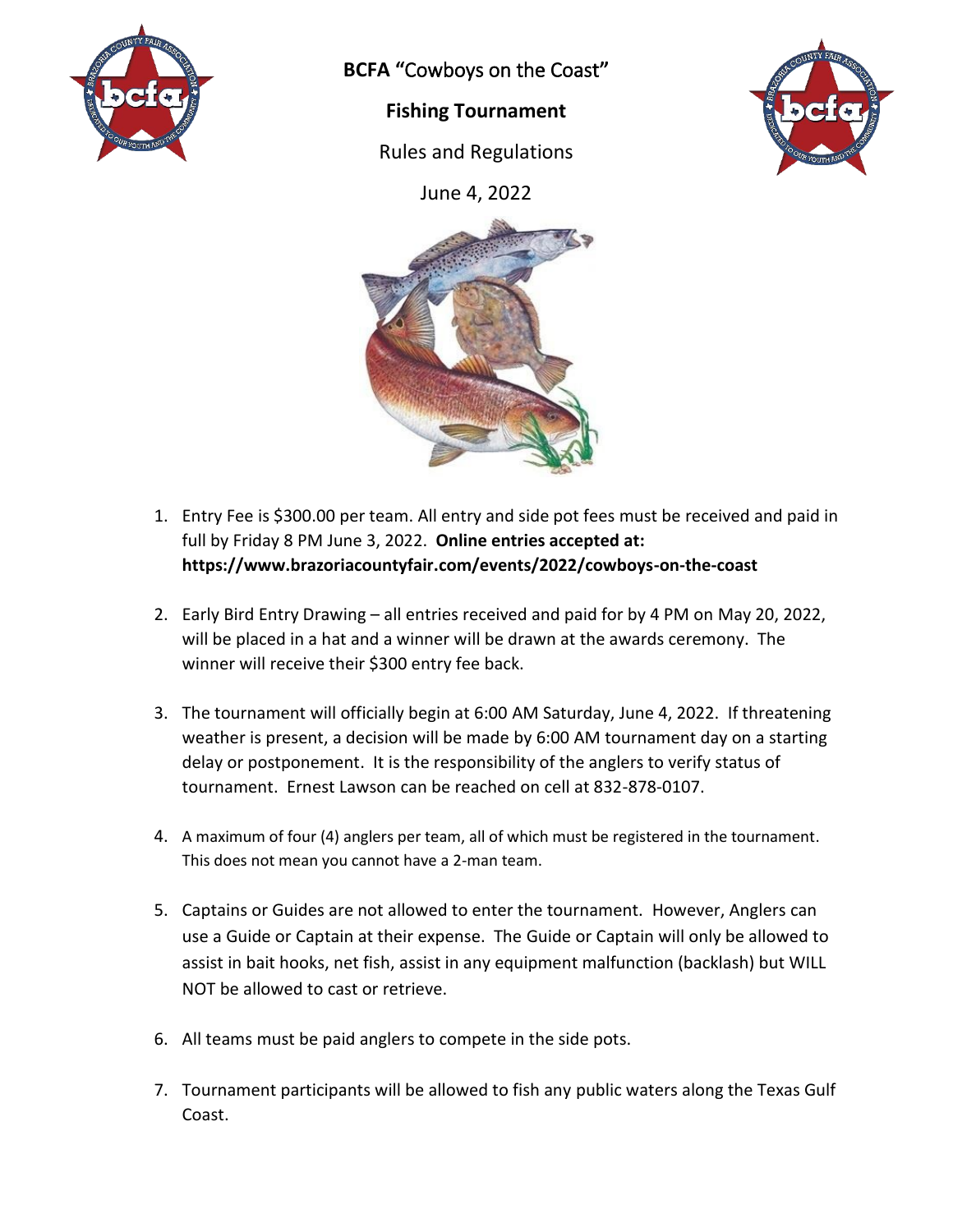- 8. All team members must leave and fish from one exclusive designated team vessel (boat or truck). Teams do not need boat access to enter the tournament. All teams must always fish within plain eyesight of their exclusive team vessel.
- 9. All fish must be caught by rod and reel and in strict adherence with Texas Parks and Wildlife Laws.
- 10. Live or artificial bait will be allowed. No bait acquired by illegal means, no pre-baiting fishing spots, and no culling of dead fish.
- 11. All fish entered in tournament must be caught during tournament hours on the day of the tournament.
- 12. To assist tournament officials in identifying registered teams on the water all boats may be given a banner/flag that must be displayed/flown during the tournament.
- 13. **Grand Champion Stringer** Teams will weigh in one (1) Speckled Trout, one (1) Non-Tagged Redfish, and one (1) Flounder. Stringers must have all three to compete. Most stringer weight wins. Should a complete stringer not be weighed in by 3 separate teams, the remaining designated monies will be put into the BCFA Scholarship Fund. Ex: Only 2 teams have complete stringers, 3<sup>rd</sup> place monies go to Scholarship Fund.

## *\*\*GUARANTEED PAYOUT\*\**

- a. 1<sup>st</sup> place \$1,000 plus Grand Champion Angler Buckles
- b. 2<sup>nd</sup> place \$500
- c. 3<sup>rd</sup> Place \$300
- 14. **Grand Champion Single Fish – Stringer fish can be used for single category.**
	- a. Speckled Trout Heaviest Fish \$250
	- b. Redfish Heaviest Fish within legal slot limits (no tagged fish accepted) \$250
	- c. Flounder Heaviest Fish \$250
- 15. **Youth Division – Entries must be anglers 17 or under as of tournament date and must be listed as an angler on a team to participate.** 
	- a. Speckled Trout Heaviest Fish \$100 and Grand Champion Youth Buckle
	- b. Redfish Heaviest Fish within legal slot limits (no tagged fish accepted) \$100
	- c. Flounder Heaviest Fish \$100

## 16. **Cash Pots – 80% payout to 1st place and 20% to 2nd place.**

Must be entered by 8 PM June 3, 2022. Stringer fish can be used for cash pots. Entries in cash pots are per team NOT PER ANGLER.

- a. Blackjack Trout Closest to 21" without going over \$25 entry per team.
- b. Blackjack Flounder Closest to 21" without going over \$25 entry per team.
- c. Redfish within legal slot limits (non-tagged) with the most spots \$25 entry per team.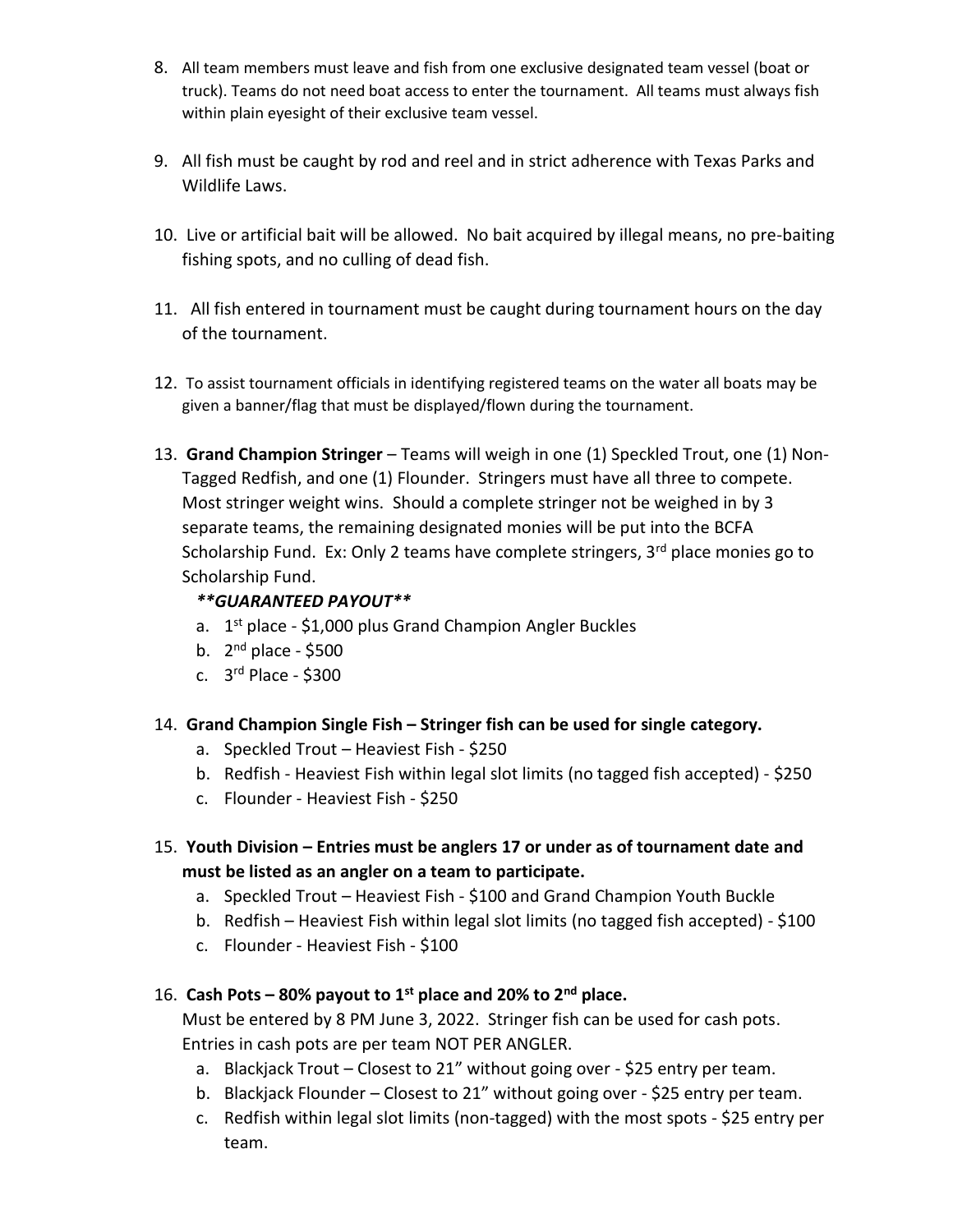- 17. Fish in "Redfish with most spots" cash pot: The spots need to be bigger than a pencil eraser to count. All spots are determined valid by weighmaster/tournament director.
- 18. All Anglers and hired Captains or Guides, are subject to random polygraph testing. You must be present within 15 minutes of being called or you will be disqualified. Alcohol can affect the test results, any angler that is unable to complete the test will be disqualified.
- 19. Violation of any rule or un-sportsmanlike behavior will disqualify the angler and team.
- 20. Winner is determined by the heaviest weight of the fish or stringer. In the event of a tie, the first fish weighed in wins.

## **WEIGH – IN**

21. The weigh in station is located at:



The weigh station will be open at 1PM and close at 3 PM the day of the tournament. To weigh your fish, anglers must be recognized in line by a committee member before 3 PM. Anglers must have fish identified for weigh in once they are in line.

- 22. Anglers must appear in person to sign off on their tournament entry at weigh in.
- 23. All fish will be weighed on the same scale and will be weighed in the following order.
	- a. Stringers
	- b. Biggest Redfish Pot
	- c. Biggest Speckled Trout Pot
	- d. Biggest Flounder Pot
- 24. All fish weighed in must be within the legal bag and length limits set forth by the Texas Parks and Wildlife. No oversized/tagged redfish will be allowed to weigh in. Any team who attempts to enter a fish that is not of legal size will be disqualified.